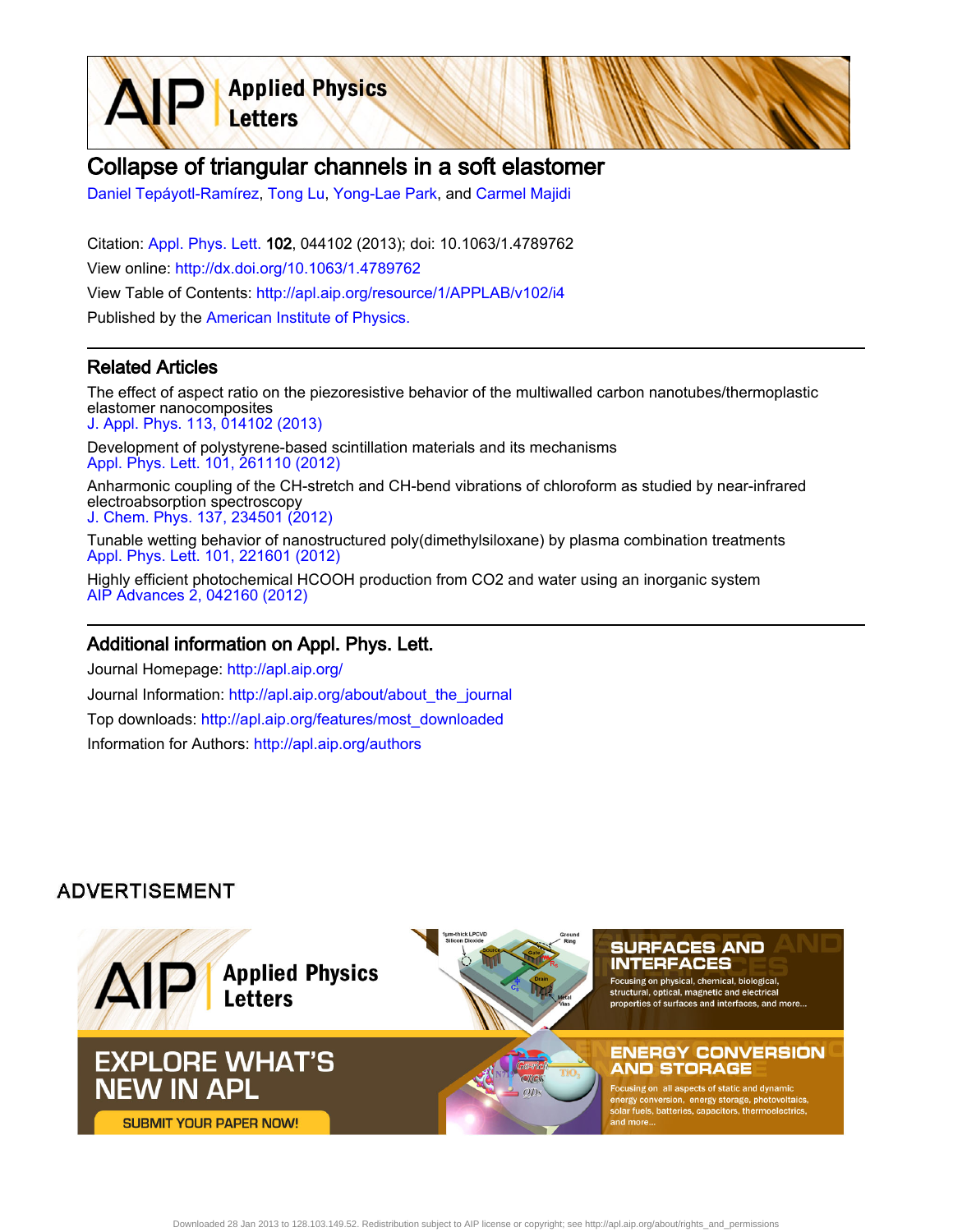

## <span id="page-1-0"></span>[Collapse of triangular channels in a soft elastomer](http://dx.doi.org/10.1063/1.4789762)

Daniel Tepáyotl-Ramírez,<sup>1</sup> Tong Lu,<sup>1</sup> Yong-Lae Park,<sup>2</sup> and Carmel Majidi<sup>1</sup> 1 Department of Mechanical Engineering, Carnegie Mellon University, Pittsburgh, Pennsylvania 15213, USA 2 Wyss Institute for Biologically-Inspired Engineering, Harvard University, Cambridge, Massachusetts 02138, USA

(Received 25 October 2012; accepted 15 January 2013; published online 28 January 2013)

We extend classical solutions in contact mechanics to examine the collapse of channels in a soft elastomer. These channels have triangular cross-section and collapse when pressure is applied to the surrounding elastomer. Treating the walls of the channel as indenters that penetrate the channel base, we derive an algebraic mapping between pressure and cross-sectional area. These theoretical predictions are in strong agreement with results that we obtain through finite element analysis and experimental measurements. This is accomplished without data fitting and suggests that the theoretical approach may be generalized to a broad range of cross-sectional geometries in soft microfluidics. © 2013 American Institute of Physics. [[http://dx.doi.org/10.1063/1.4789762\]](http://dx.doi.org/10.1063/1.4789762)

Soft-matter electronics and microfluidic devices contain no rigid materials and are instead composed of channels of fluid embedded in a soft elastic medium. In contrast to conventional electronics, these elastomer-based technologies are intrinsically soft, stretchable, and elastically compatible with natural human tissue and organs. Applications range from soft-matter electronics and sensor arrays for wearable com-puting<sup>[1–4](#page-4-0)</sup> to soft lab-on-a-chip devices for cell sorting and DNA analysis.<sup>[7,8](#page-4-0)</sup> Channels are typically filled with conductive liquid (e.g., liquid phase metal alloy), compressed gas, or biological fluids and embedded in a silicone elastomer, e.g., polydimethylsiloxane (PDMS).

Because the surrounding elastomer is soft, these microfluidic channels deform easily and can collapse under external pressure. In the case of valves,<sup>[9](#page-4-0)</sup> pressure sensors, $10^{-12}$  and particle filtration,<sup>8</sup> channel collapse under external pressure introduces unique soft-matter functionality. Triangular crosssectional geometries, such as those presented in Fig. 1, are especially important because of the nonlinear dependency that allows for relatively dramatic change in cross-sectional area under moderate external pressure. This nonlinear dependency allows for relatively dramatic changes in cross-sectional area under modest loads and can be used to selectively filter and trap nanoparticles and manipulate single DNA molecules.<sup>8</sup> Also, Park *et al.* show that liquid alloy-filled microchannels with triangular geometries exhibit relatively high linearity and low hysteresis for resistive soft-matter pressure sensing.<sup>12</sup>

Here, we examine the collapse of two classes of triangular cross-sectional geometries: equilateral (Fig.  $1(a)$ ) and concave (Fig.  $1(b)$ ) triangles. When pressure is applied, the surrounding elastomer deforms and the channel walls collapse, as shown in Fig. 1 for the equilateral (Fig.  $1(c)$ ) and concave (Fig.  $1(d)$ ) geometries. We perform experimental measurements and finite element analysis (FEA) for channels embedded in an incompressible (Poisson's ratio  $\nu = 0.5$ ) silicone elastomer (Ecoflex 00-30; Smooth-On, Inc.) that has an elastic modulus  $E = 125$  kPa.<sup>[10](#page-4-0)</sup> These results are in strong agreement with closed-form theoretical predictions that we derive using a unique approach based on analogies to elastic deformation in contact mechanics. This theory does not depend on any fitting parameters and can be generalized to predict deformation in a broad range of symmetric crosssectional geometries.

As illustrated in Fig. [2,](#page-2-0) we treat the channel side walls as elastic indenters that penetrate the channel base with a force proportional to the total vertical pressure exerted above the wall. Since the walls are at an angle to the vertical direction, this force will be approximately equal to the vertical component of the internal stress surrounding the channel multiplied by the channel width. It is important to note that the side walls are analogous to only one half of an indenter. In order to utilize classical results from contact mechanics for the penetration of an elastic indenter into an elastic halfspace, we must assume that there is a neighboring channel on the opposite side of the indenter. That is, instead of modeling a single channel, this theoretical analogy is most accurate for modeling an array of channels.

In the case of a triangular cross-section of width w (Fig.  $1(a)$ ), the side walls resemble one half of an equilateral triangular wedge. Therefore, the collapse of the channel can be examined by studying the analogous case of the penetration of an elastic wedge into an elastic halfspace, as



FIG. 1. Channel cross-sections with (a) equilateral and (b) concave triangle geometries. The collapsed (c) equilateral and (d) concave channels when pressure is vertically applied on the surrounding elastomer. The scale bar corresponds to 1 mm.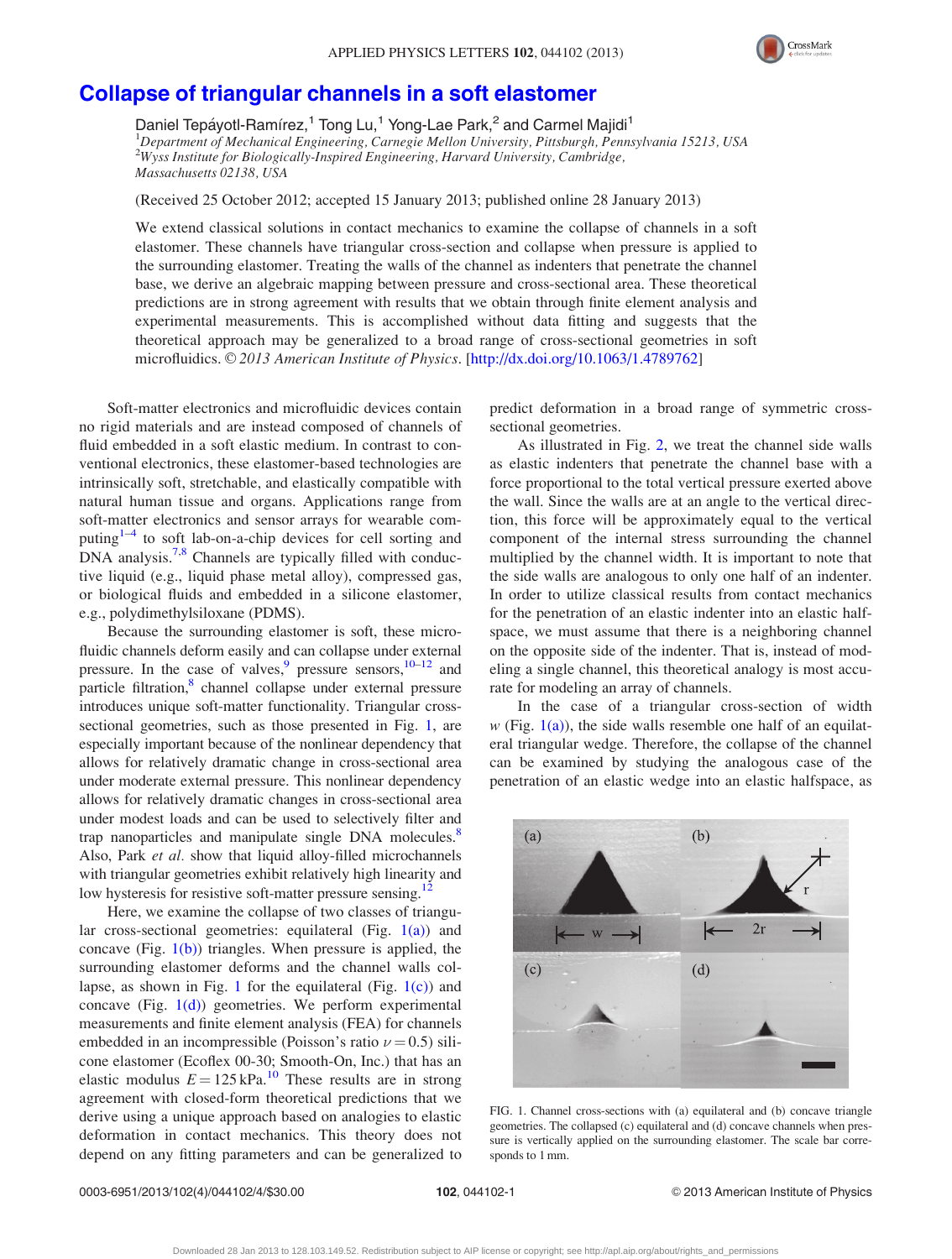<span id="page-2-0"></span>

FIG. 2. Representation of a (a) wedge and (cylindrical) indenter used to model the penetration of the channel side walls into the channel based when pressure is applied to the surrounding elastomer.

illustrated in Fig.  $2(a)$ . Applying a pressure p to the surface of the elastomer leads to internal stress with a vertical component  $\sigma_{zz} =: \sigma$ . Assuming that the channel is sufficiently close to the area where stress is applied,  $\sigma \approx p$ . If the depth  $z$  or lateral position  $x$  of the channel with respect to the center of applied pressure are large compared to the width  $a$  of the contact area, then  $\sigma$  may be approximated as  $\gamma p$ , where  $\chi = \chi(x, z)$  is obtained using Boussinesq's method for 2D plane strain elasticity.<sup>[10](#page-4-0)</sup> However,  $\chi \approx 1$  when  $x = 0$  and z is sufficiently small (i.e.,  $z < a$ ) and so, without loss of generality, we let  $\sigma = p$ .

For the wedge indenter in Fig.  $2(a)$ , this pressure is concentrated into a force per unit length  $P$ , which is given by the expression  $P = \sigma w$ . This pressure causes the wedge to indent the underlying elastic halfspace with a penetration depth  $\delta$  and contact width 2a. For a wedge and substrate with an elastic modulus E and Poisson's ratio  $\nu$ ,  $a = 2(1 - \nu^2)P/E \tan \theta$ , where  $\theta = \pi/3$  is the angle of the side wall.<sup>13</sup> The channel has a height  $H = w \tan \theta/2$ , and so a may be expressed as  $(1 - \nu^2)\sigma w^2/EH$ . Referring to geometry in Fig. 2(a), the cross-sectional area of the deformed channel is approximated as

$$
A \approx \frac{2H}{w} \left(\frac{w}{2} - a\right)^2.
$$
 (1)

Finally, for an initial area  $A_0 = wH/2$  and substituting the expressions for  $P$  and  $a$ , the relative change in cross-sectional area may be expressed as

$$
\frac{\Delta A}{A_0} = 1 - \left(1 - \frac{2(1 - \nu^2)\sigma w}{EH}\right)^2.
$$
 (2)

We use a similar approach to model the collapse of a channel with a concave triangular geometry (Fig.  $1(b)$ ). In this case, the side walls correspond to a cylindrical indenter of radius r that is loaded with a force per unit length  $P = 2\sigma r$ (Fig. 2(b)). This leads to a penetration depth  $\delta = 8(1 - \nu^2)$  $P/\pi E$ ,<sup>[14](#page-4-0)</sup> where again E and  $\nu$  are the elastic modulus and Poisson's ratio, respectively, and a contact width  $2a$ , where  $a =$  $\frac{f_{\text{max}}}{f_{\text{max}}}$  $\sqrt{r^2 - (r - \delta)^2}$ . Next, referring to Figure  $2(b)$ , the crosssectional area of the channel is approximated as

$$
A \approx 2\left\{ (r-a)(r-\delta) + \frac{1}{2}a(r-\delta) - \frac{1}{2}\theta r^2 \right\},\qquad(3)
$$

where  $\theta = \arcsin(1 - \delta/r)$ . Finally, for an initial area of  $A_0 = 2r^2 - \pi r^2/2$ , the relative change in area is calculated as

$$
\frac{\Delta A}{A_0} = 1 - \frac{2\{(r-a)(r-\delta) + (r-\delta)a/2 - r^2\theta/2\}}{r^2(2-\pi/2)}.
$$
 (4)

By substituting the expressions for  $\delta$  and a into Eq. (4), we obtain a closed-form theoretical prediction for  $\Delta A/A_0$ .

We validated the predictions in Eqs. (2) and (4) with a series of FEA simulations and experiments. As demonstrated in Figs. 3 and [4,](#page-3-0) the results obtained from FEA and experiments are in strong agreement with the theory. This agreement is accomplished without the aid of data fitting and suggests that the mathematical assumptions used to derive the closed-form expressions for  $\Delta A/A_0$  may potentially be extended to other symmetric channel geometries where solutions for analogous problems in contact mechanics exist.

We used Abaqus FEA 6.11 (Dassault Systèmes) to perform a two-dimensional plane-strain FEA simulation for the elastic deformation of an incompressible elastomer  $(E = 125$  kPa and  $\nu = 0.49$ ) embedded with either an equilateral or concave triangular channel. In order to be consistent with the experimental measurements, we selected elastomer dimensions of 16 mm by 75 mm and channel dimensions of  $w = 4$  mm and  $r = 4$  mm for the equilateral and concave triangle, respectively (Fig. [5\)](#page-3-0). We also varied the surface pressure p from 0 to 70 kPa over a region of length  $a = 20$  mm centered 5.69 and 6 mm above the top of the equilateral and concave triangle openings, respectively. The left and right edges of the FEA model are constrained in the horizontal direction. The bottom edge is constrained in the vertical direction. Frictionless contact options are applied to the channel edges. After convergence is obtained through successive mesh refinement, we saved the image of the deformed opening for each increment of applied pressure. Image processing was performed in MATLAB R2011a (MathWorks, Inc.) and gave the relative change in cross-sectional area for both the equilateral and concave triangle geometries. These estimates of  $\Delta A/A_0$  can be directly compared with the theoretical predictions in Eqs. (2) and (4) calculated for  $E = 125$  kPa and  $\nu = 0.5$ .



FIG. 3. Theory  $(-)$ , FEA  $(-)$ , and experimental data  $(°)$  for a equilateral triangle cross section;  $E = 125$  kPa,  $\nu = 0.5$ , and  $w = 4$  mm.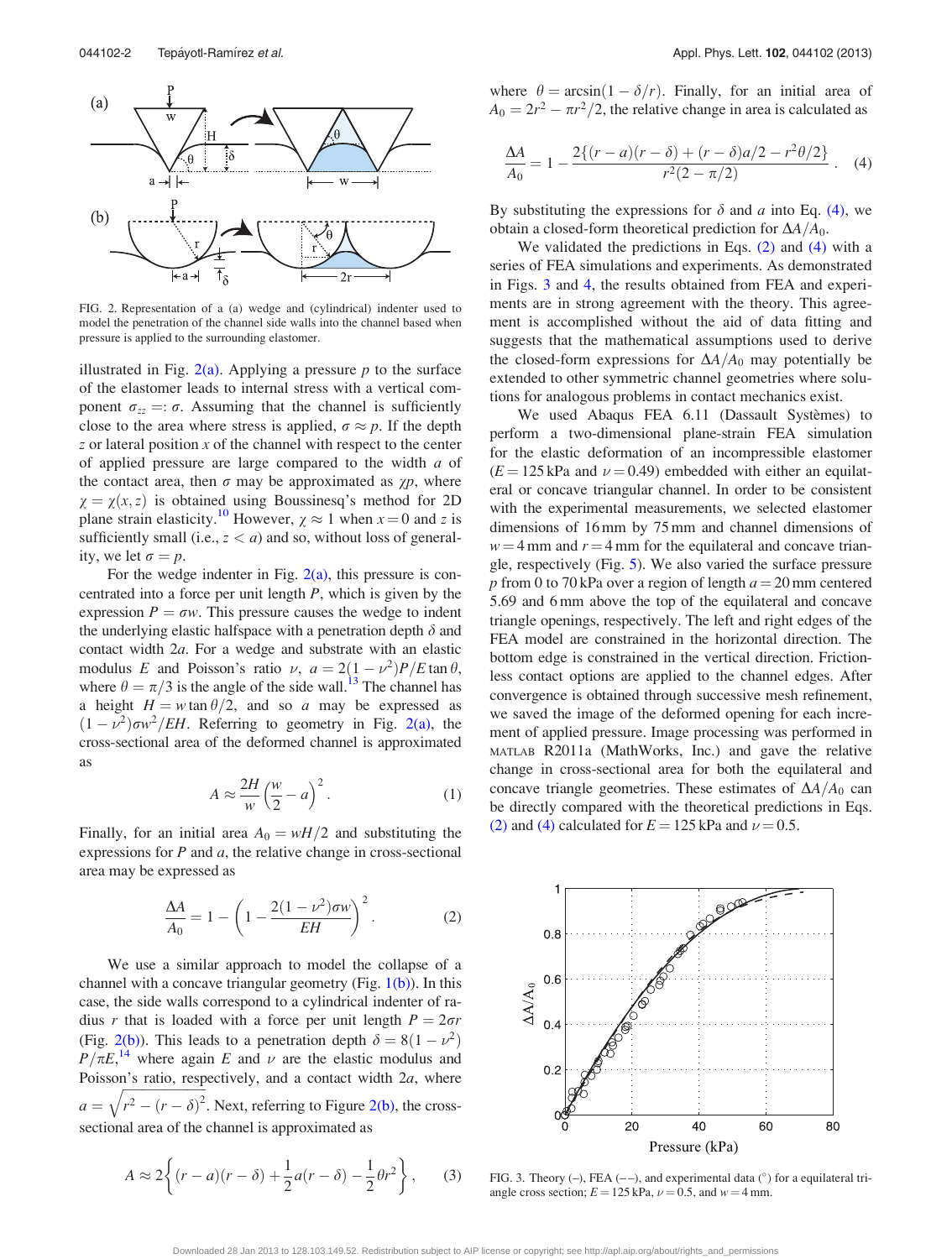<span id="page-3-0"></span>

FIG. 4. Theory  $(-)$ , FEA  $(-)$ , and experimental data  $(°)$  for a concave triangle cross section;  $E = 125$  kPa,  $\nu = 0.5$ , and  $r = 4$  mm.

In addition to FEA modeling, we verified our theoretical predictions with experimental measurements performed on molded silicone substrates. The samples have a length of 75 mm, a width of 75 mm, and thickness of 16 mm. The width of the equilateral triangular channel  $w$  and the radius of the concave triangle  $r$  are both 4 mm. The samples were fabricated by pouring uncured Ecoflex 00-30 (Smooth-On, Inc.) into molds produced with a desktop 3D printer (Objet24, Objet Ltd.). Each sample was placed against the wall of a rigid, acrylic glass case, and cross-sectional deformation was monitored with a digital microscope (Firefly GT800—Oasis Scientific, Inc.). By placing the samples against the walls, all the deformation occurs in the plane of the cross-section. Frictional stresses between the wall and elastomer are assumed to be small relative to the applied stresses, so they are not incorporated in this analysis. We controlled the vertical pressure by placing the acrylic case and sample on an electronic scale (5000 g—OHAUS Corporation) and pressing down on the sample with a  $20 \times 20$  mm square block attached to a height gauge. To vary the pressure, we adjusted the gauge height. The corresponding images, examples of which are shown in Fig. [1,](#page-1-0) were then analyzed with IMAGEJ (National Institute of Health) to determine the relative change in cross-sectional area.

The theoretical prediction (solid curve), FEA data (dashed curve), and experimental values (open circles) are



FIG. 5. FEA images depicting the (a) undeformed and (b) deformed equilateral triangle cross section, and the (c) undeformed and (d) deformed concave triangle cross section. The scale bar corresponds to 2 mm.

plotted in Figures [3](#page-2-0) and 4 for the two cross-sectional geometries. In both cases, we observe strong agreement between the theory, FEA simulation, and experimental results. This is accomplished without the aid of data fitting and is based entirely on the prescribed channel dimensions  $(w = r = 4$  mm), elastic modulus  $E = 125$  kPa, Poisson's ratio  $\nu = 0.5$ , and applied surface pressure p.

Experimental data are only collected for pressures up to 55 kPa and 40 kPa for the equilateral and concave triangles, respectively. Beyond these values, the channel image resolution was too low to perform accurate image processing. Below these values, we measure less than 5% error between the experimental measurements, FEA results, and theoretical predictions. Also, multiple loading and unloading cycles demonstrate repeatability and low hysteresis. Although there is high accuracy between the theoretical, experimental, and FEA data, the range of pressure is limited to only 70 kPa. This corresponds to the pressure required to completely collapse the channel and can be adjusted by selecting a more elastically rigid material.

From Eqs. [\(2\)](#page-2-0) and [\(4\)](#page-2-0), it is apparent that we can increase the resistance of the channels to collapse by increasing the elastic modulus of the surrounding elastomer. For example, replacing Ecoflex 00-30 with PDMS rubber could dramatically increase the pressure required to collapse the channel. It has been reported that PDMS can be engineered to have an elastic modulus as high as  $4 MPa<sup>15</sup>$  To examine the influence of the elastic modulus, we repeated our FEA study for  $E = 2 \text{ MPa}, \nu = 0.49, \text{ and the same geometries as before. In}$ these analyses, the pressure required to collapse the channels increases and the theoretical predictions matches the new curve. We calculate 2% and 5% maximum error in  $\Delta A/A_0$ between the theoretical and FEA predictions for the equilateral and concave triangles, respectively. Conversely, if a material with lower elastic modulus (e.g., Ecoflex 5) is used, then a lower pressure is required to change the crosssectional area. This approach may be useful for sensors, valves, electrical switches, and other microfluidics applications where functionality depends on channel collapse.

Although internal pressure is ignored, channels will typically be filled with a fluid that exerts traction on the channel walls. This pressure may be significant for pneumatic actuation in soft inflatable robots<sup>5,6</sup> or other applications in which the fluid has large hydrostatic pressure or is tightly confined. In most applications, however, this internal pressure will be negligible compared to the large elastic stresses induced by external surface pressure. For example, in the case of soft-matter electronics<sup>1–[3,10–12](#page-4-0)</sup> and microfluidics,  $8.9$  $8.9$  external pressure is only applied over a relatively small portion of the microfluidic channel. Therefore, the fluid will be free to flow out of the compressed region and maintain its relatively low nominal hydrostatic pressure. Nonetheless, when hydrostatic pressure is large or the fluid is tightly confined, the theory must be modified to include the influence of internal pressure.

Future work should also address the potentially significant role of adhesion, especially in the case of micro-scale channels with smooth channel walls. In general, adhesion may increase  $\Delta A/A_0$  and lead to contact hysteresis. In this study, however, the elastomer is cast in a 3D printed mold that has microscale roughness. This surface roughness